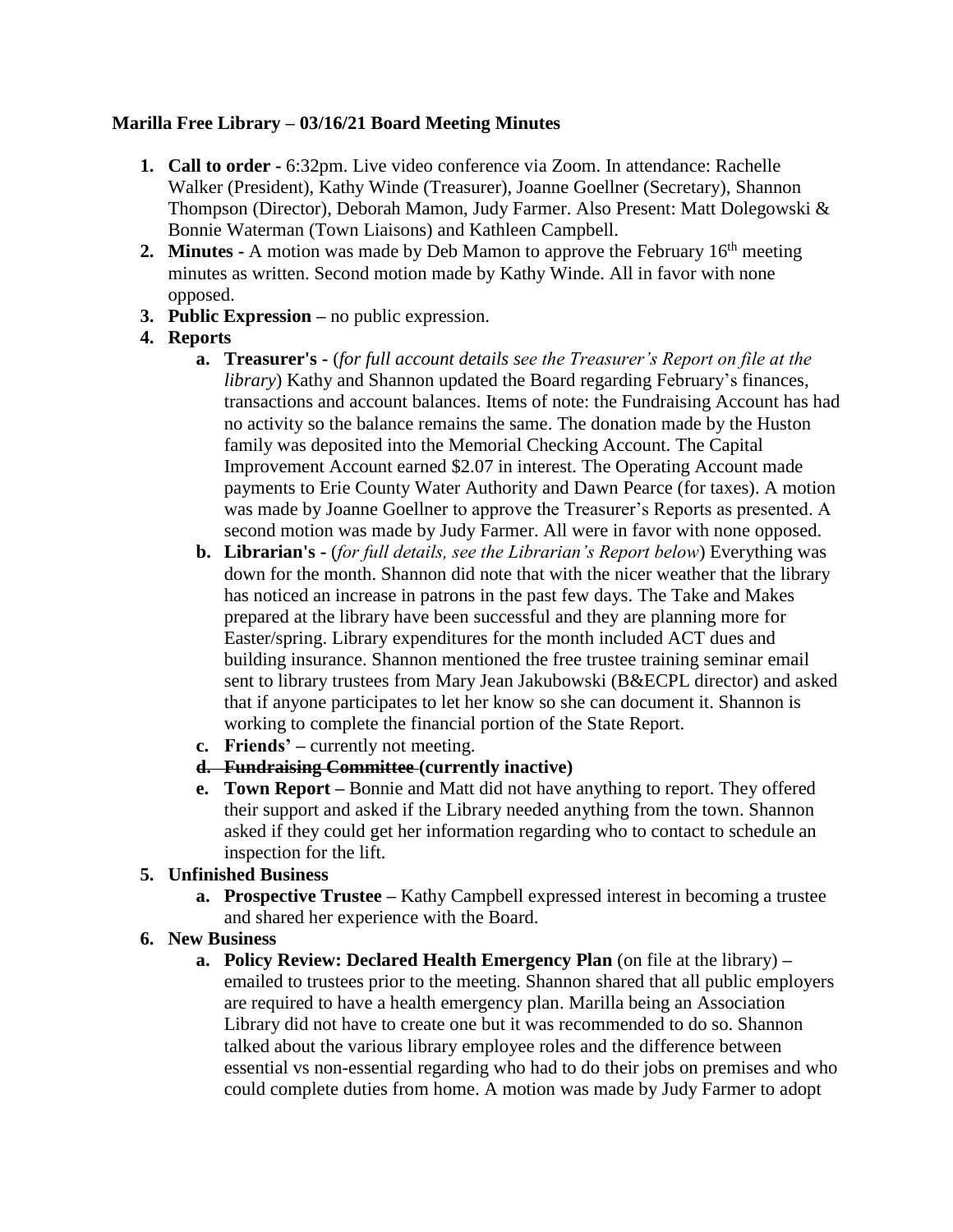the Declared Health Emergency Plan as written. A second was made by Deb Mamon. All were in favor with none opposed.

- **7. Other Business** 
	- **a. Payroll Report –** Rachelle received a new report. She will share with the Board members via email after the meeting.
	- **b. Executive Session -** The Board entered into Executive Session at 6:55pm to discuss personnel matters. A motion was made by Deb Mamon to adjourn Executive Session at 7:00pm. A second was made by Joanne Goellner. All were in favor with none opposed. During Executive Session, it was decided that Kathy Campbell would be invited to join the Board as a trustee.
- **8. Next Meeting: 04/20/21 at 6:30 pm**
- **9. Adjournment -** There being no further business to conduct, a motion to adjourn the meeting was made by Kathy Winde at 7:02pm with a second by Judy Farmer. All were in favor with none opposed.

Meeting Minutes Respectfully Submitted, March 18<sup>th</sup>, 2021, by Joanne Goellner, Secretary.